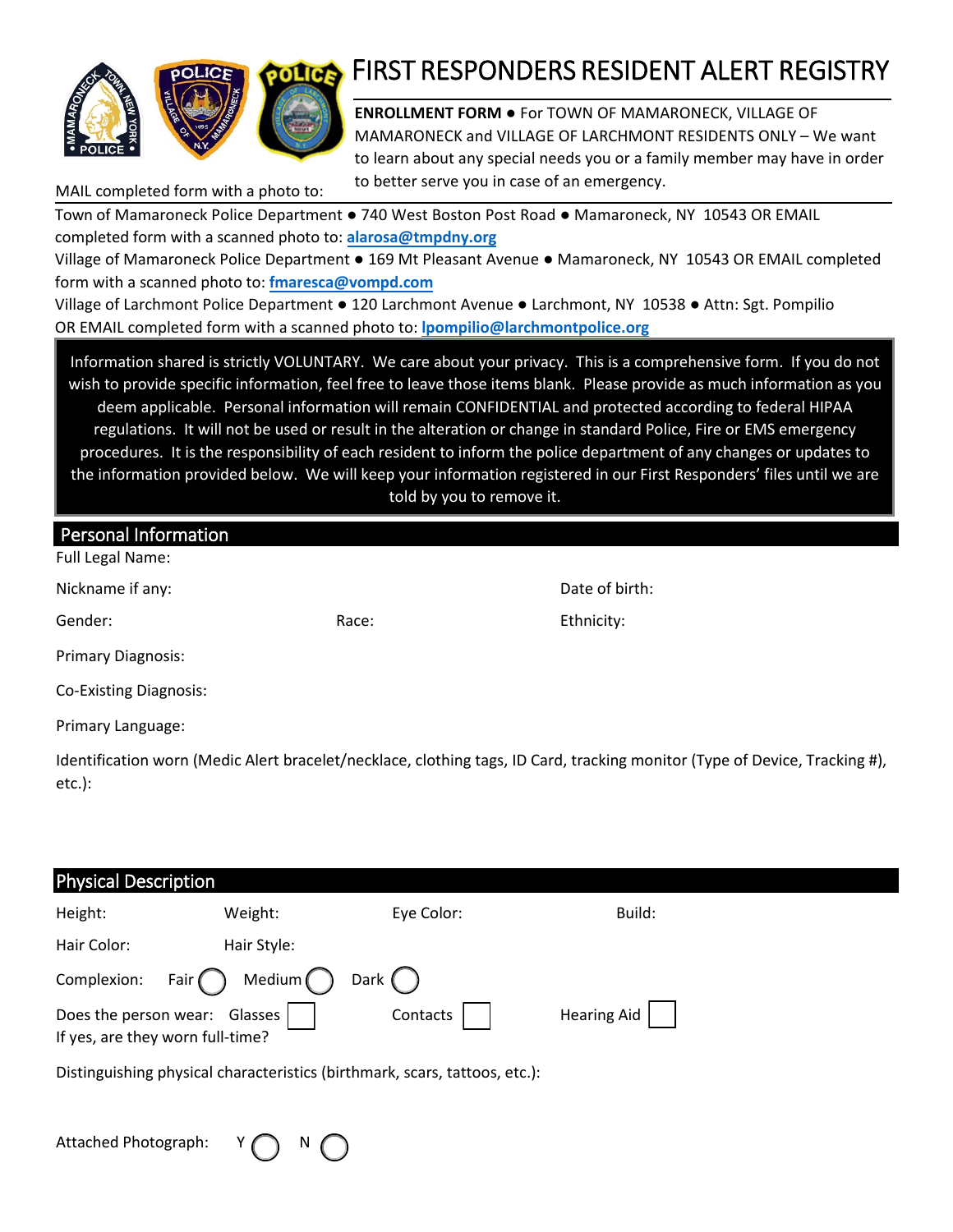### Wandering / Elopement

Prior history of the individual becoming lost, wandering or eloping?  $Y \cap N$ If yes, please describe the incident (location found, found by whom, actions taken):

Favorite locations/attractions where he/she may be found if missing (park, train station, water):

### Medical / Psychological / Behavioral Information

Communication: Please check all that apply to the way in which the individual communicates, if any. Add additional information under "Other".

| Verbal                            | Can verbally provide name and other important identifying<br>information (Phone #, address, etc.) |
|-----------------------------------|---------------------------------------------------------------------------------------------------|
| Nonverbal                         | Engages in odd or repetitive vocalizations                                                        |
| Uses a communication device       | Echolalia (repeats noises or phrases)                                                             |
| Uses American Sign Language (ASL) | Responds to yes/no questions                                                                      |
| Other:                            |                                                                                                   |
|                                   |                                                                                                   |
|                                   |                                                                                                   |

Mobility / Motor: Please check all that apply to the individual's mobility / motor skills /needs if any. Add additional information under "Other".

| Independently Ambulatory (Can walk on own) | I Uses crutches / cane                                    |
|--------------------------------------------|-----------------------------------------------------------|
| Uses a wheelchair                          | Repetitive physical movements (rocking, flapping, pacing) |
| Other:                                     |                                                           |
|                                            |                                                           |

Sensory Sensitivities: Please check all that apply to the individual's sensitivities if any. Add additional information under "Other".

| Light  | Sound    |  |
|--------|----------|--|
| Touch  | Movement |  |
| Other: |          |  |
|        |          |  |
|        |          |  |

| If exposed to sensory input, what behaviors might be anticipated? |  |
|-------------------------------------------------------------------|--|
|-------------------------------------------------------------------|--|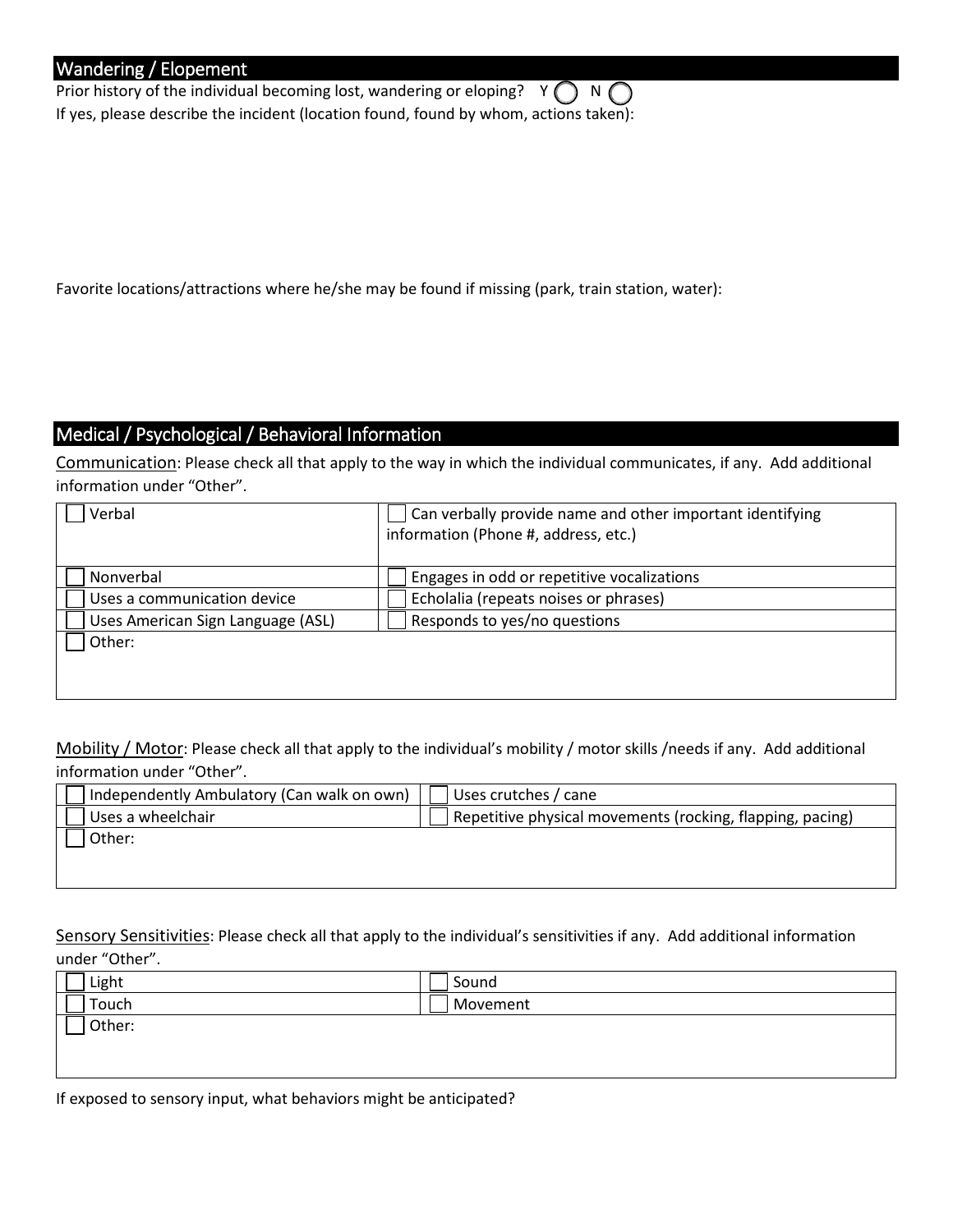Physically Aggressive Behaviors: Please check all that apply to the individual's aggressive behaviors if any. Add additional information under "Other".

| Hitting             | Hair pulling |
|---------------------|--------------|
| <b>Biting</b>       | Scratching   |
| <b>Banging head</b> | Kicking      |
| Other:              |              |
|                     |              |

Calming Strategies: Please check all that apply to help calm the individual down if any. Add additional information under "Other".

| Use of sound (music, soothing voice)       | Use of sight (video on phone)           |
|--------------------------------------------|-----------------------------------------|
| Use of touch (pressure, fidgets)           | Use of Taste (particular drink or food) |
| Special Interest in topic, object or theme | Other:                                  |
|                                            |                                         |
|                                            |                                         |

| Does he/she self-stimulate? $Y \bigcap N$ |  |
|-------------------------------------------|--|
| If yes, please explain:                   |  |

| Any fears, anxieties or triggers which upset him/her? Y $\bigcirc$ N $\bigcirc$ |  |  |
|---------------------------------------------------------------------------------|--|--|
| If yes, please explain:                                                         |  |  |

| Is he/she a danger to self or others? $Y \bigcap N \bigcap N$ |  |
|---------------------------------------------------------------|--|
| If yes, please explain:                                       |  |

| Does he/she engage in self-injurious behaviors? $Y \bigcap N$ |  |
|---------------------------------------------------------------|--|
| If yes, please explain:                                       |  |

Are there known mental health problems?  $Y(\ )$  N If yes, please explain: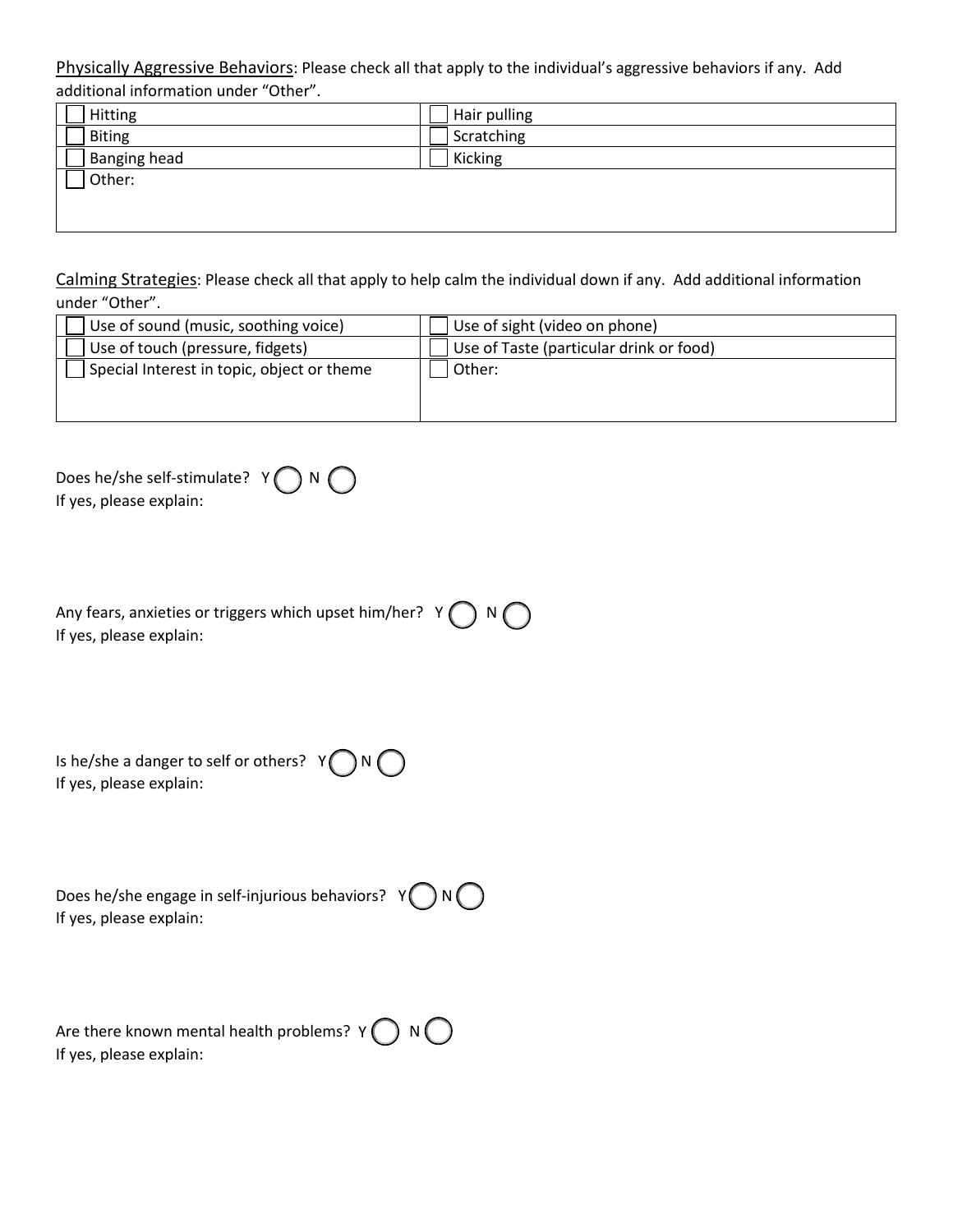#### *Any other critical information about the individual that may help police to find, interact, and serve the individual*

(Please provide as much detail as possible):

| <b>Residence Information</b>                                               |                        |             |              |              |       |
|----------------------------------------------------------------------------|------------------------|-------------|--------------|--------------|-------|
| Address:                                                                   |                        | Telephone # | Home:        |              |       |
| Vehicle Information:                                                       |                        |             | Cell:        |              |       |
| License Plate and State                                                    | Make                   | Model       |              | Year         | Color |
| Apartment Building: $Y$ $\bigcap N$                                        | Apartment # / Floor #: |             |              | Elevator:    |       |
| Is there a gun or other firearm in home?                                   |                        |             |              |              |       |
| Live alone? $Y(\bigcap N(\bigcap$                                          |                        |             |              |              |       |
| If no, please list all persons and relationship that reside at home:       |                        |             |              |              |       |
|                                                                            |                        |             |              |              |       |
| Is there an owner / manager / neighbor to contact in case of an emergency? |                        |             |              |              |       |
| Contact Name:                                                              | Address:               |             | Telephone #: |              |       |
| Who else has keys or access to your home in case of an emergency?          |                        |             |              |              |       |
| <b>Contact Name:</b>                                                       | Address:               |             |              | Telephone #: |       |
|                                                                            |                        |             |              |              |       |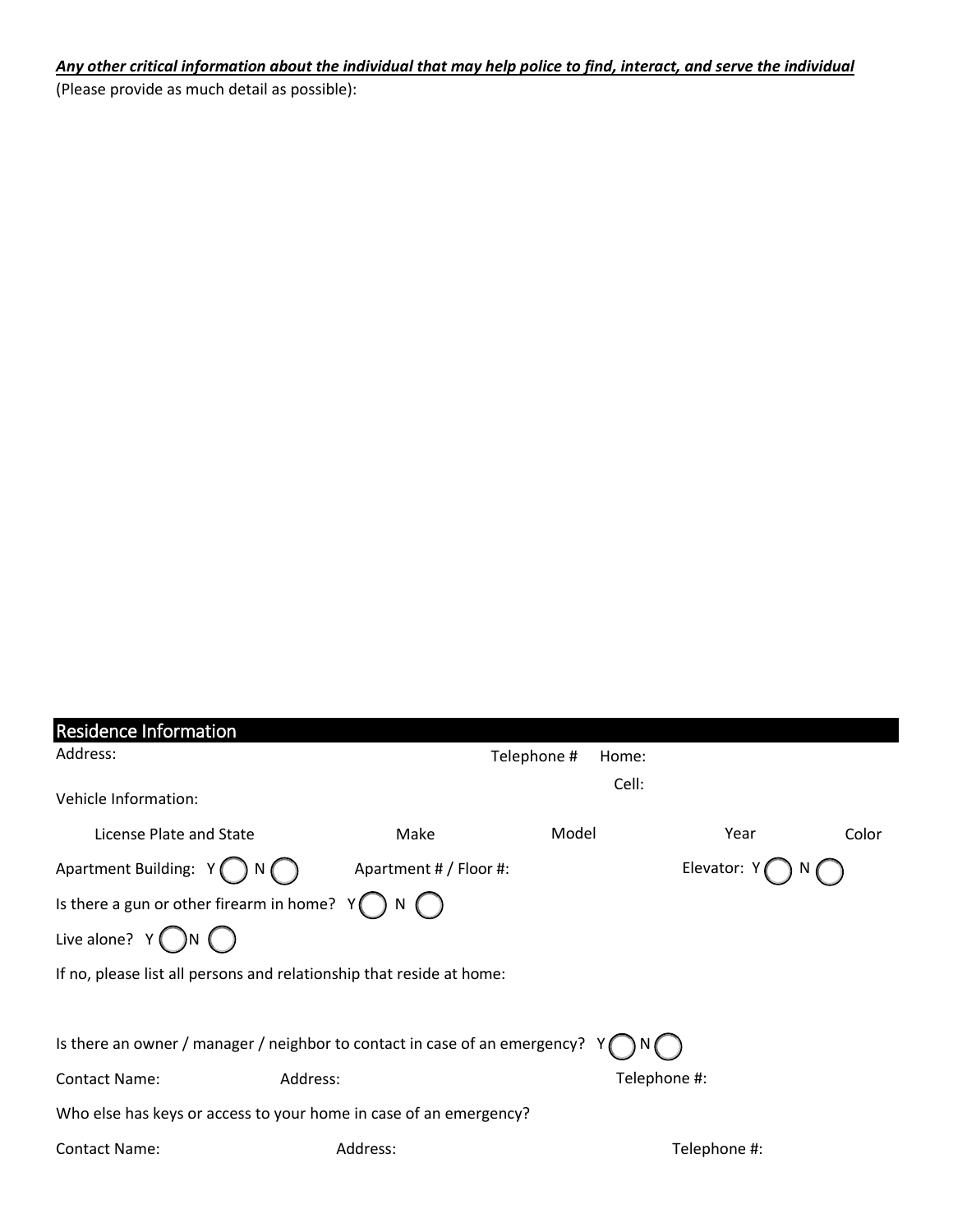## Family, Caregivers, Friends Contact Information

Parent/Guardian Name:

Relationship: Address: Best Telephone # to reach you at: Name of Employer: Employer's Address: Employer's Telephone #:

| Parent/ Guardian Name:            |
|-----------------------------------|
| Relationship:                     |
| Address:                          |
| Best Telephone # to reach you at: |
| Name of Employer:                 |
| Employer's Address:               |
| Employer's Telephone #:           |

| Name:                             |
|-----------------------------------|
| Relationship:                     |
| Address:                          |
| Best Telephone # to reach you at: |

| Name:                             |
|-----------------------------------|
| Relationship:                     |
| Address:                          |
| Best Telephone # to reach you at: |

## Medical Care Providers

Name: Phone: Phone: Phone: Phone: Phone: Phone: Phone: Phone: Phone: Phone: Phone: Phone: Phone: Phone: Phone: Phone: Phone: Phone: Phone: Phone: Phone: Phone: Phone: Phone: Phone: Phone: Phone: Phone: Phone: Phone: Phone:

Name: Phone: Phone: Phone: Phone: Phone: Phone: Phone: Phone: Phone: Phone: Phone: Phone: Phone: Phone: Phone: Phone: Phone: Phone: Phone: Phone: Phone: Phone: Phone: Phone: Phone: Phone: Phone: Phone: Phone: Phone: Phone:

Name: Phone: Phone: Phone: Phone: Phone: Phone: Phone: Phone: Phone: Phone: Phone: Phone: Phone: Phone: Phone: Phone: Phone: Phone: Phone: Phone: Phone: Phone: Phone: Phone: Phone: Phone: Phone: Phone: Phone: Phone: Phone: